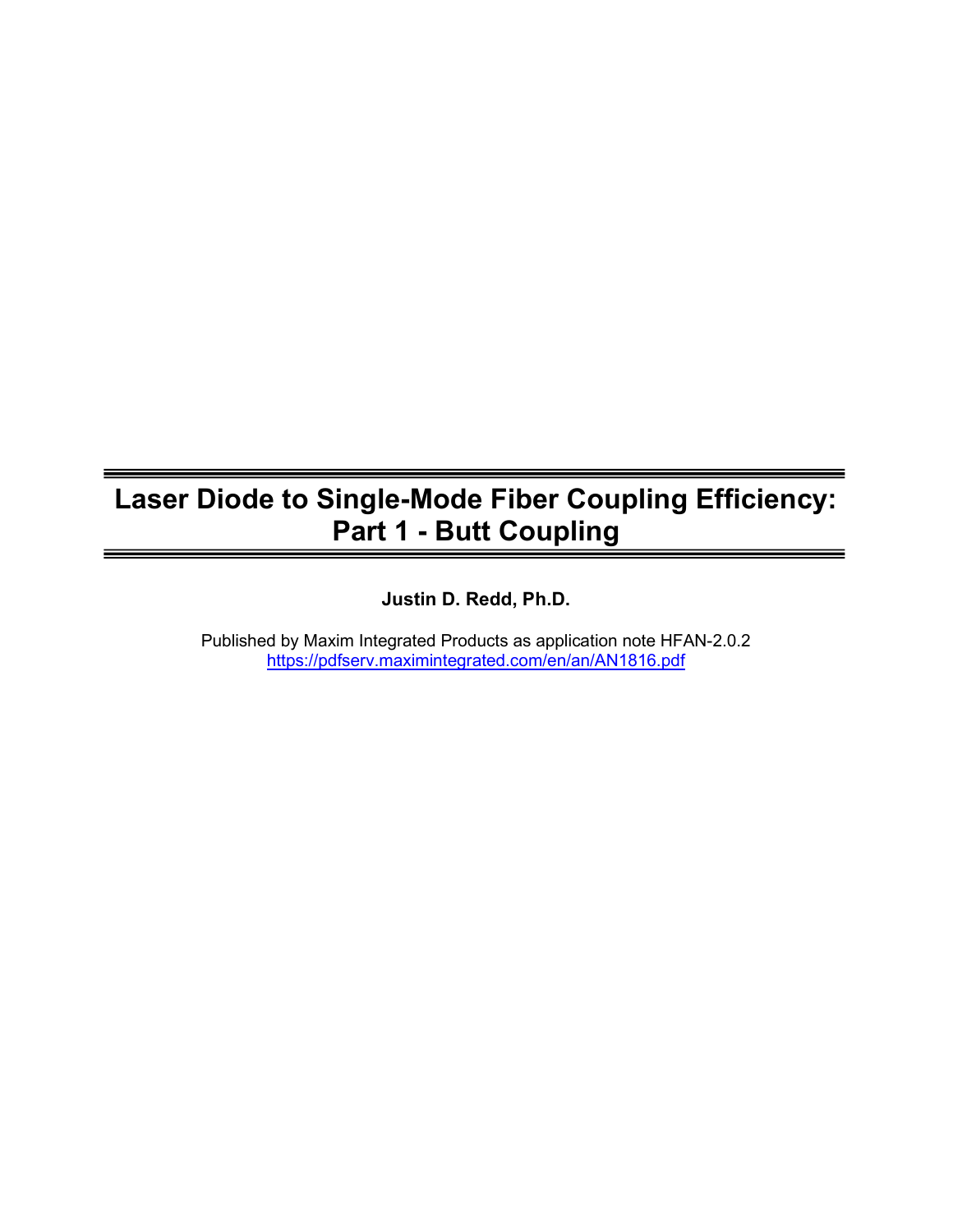# Laser Diode to Single-Mode Fiber Coupling Efficiency: Part 1 - Butt Coupling

#### 1 Introduction

For fiber-optic transmitters, it is generally desirable to utilize the optical power generated by the laser diode as efficiently as possible. In practice, more than half of this power may be lost at the interface between a laser diode and a single-mode optical fiber. The purpose of this application note is to analyze the primary mechanisms that contribute to loss of efficiency.

Butt coupling is the most basic method of coupling the optical output from a laser diode into an optical fiber. This simply consists of placing the cleaved end of the fiber as close as possible to the output aperture of the laser diode. In addition to butt coupling, there are other (more complex) methods of coupling, but these are outside the scope of this application note.

There are many types of optical fiber in use today, including multimode, graded index, dispersion shifted, etc., and each has advantages for specific applications. For purposes of this analysis, we will use the published characteristics of Corning SMF-28 step index fiber, which is one of the most widely used single-mode optical fibers. For this fiber, the numerical aperture (equivalent to the acceptance angle in units of radians) is 0.14, the core index of refraction is 1.650, the cladding index of refraction is 1.644, the core diameter is  $8.2 \mu m$ , and the cladding diameter is 125 $\mu$ m.

#### 2 Reflection and Refraction at the Air-Glass Boundary

When light is incident on the boundary between one medium and another, part of it will be reflected away from the boundary and the rest will be transmitted across the boundary and into the new medium. The light that is transmitted into the new medium will generally experience a change in direction due to refraction. This is illustrated in Figure 1.

The incident, reflected, and transmitted light components shown in Figure 1 all travel in the same



Figure 1. Light incident on an air-glass boundary

two-dimensional plane. The angle of incidence,  $\theta_i$ , and the angle of reflection,  $\theta_r$ , are equal. The angle of the transmitted light,  $\theta_t$ , relative to the normal at the boundary, is related to the angle of incidence by Snell's law:

$$
n_1 \sin \theta_1 = n_2 \sin \theta_2 \tag{1}
$$

where  $n_1$  and  $n_2$  are the indices of refraction for the incident and transmitting media, respectively,  $\theta_1 = \theta_i$  $= \theta_r$ , and  $\theta_2 = \theta_t$ .

The fraction of the incident light amplitude that is reflected can be calculated using the Fresnel equations:

$$
R_{TE} = \left| \frac{n_1 \cos \theta_1 - n_2 \cos \theta_2}{n_1 \cos \theta_1 + n_2 \cos \theta_2} \right| \tag{2}
$$

$$
R_{TM} = \left| \frac{n_2 \cos \theta_1 - n_1 \cos \theta_2}{n_2 \cos \theta_1 + n_1 \cos \theta_2} \right| \tag{3}
$$

where  $R_{TE}$  and  $R_{TM}$  represent the amplitude reflection coefficients (i.e., the ratios of the reflected to the incident amplitudes) for the transverse electric and transverse magnetic polarizations of the incident

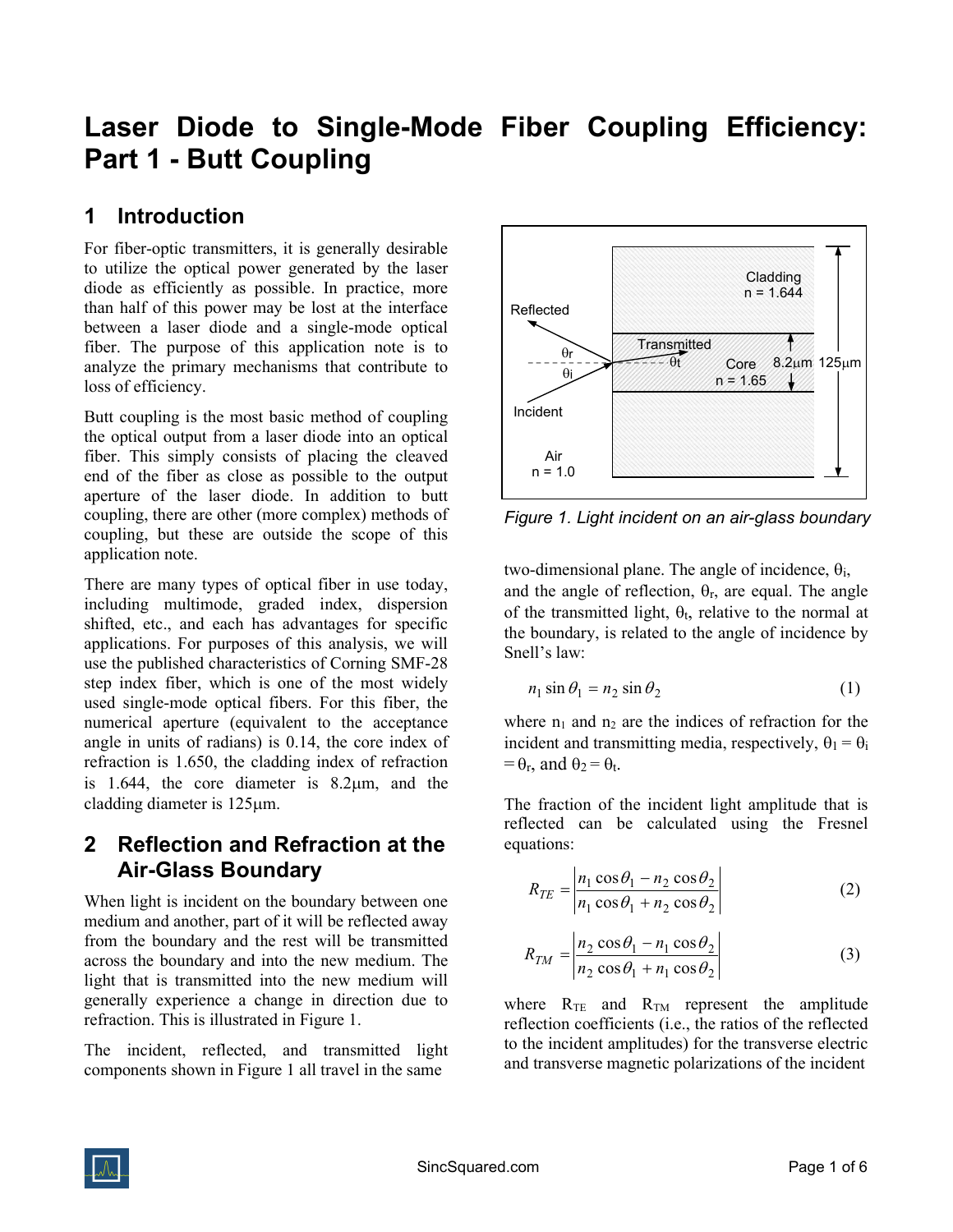light relative to the plane of the boundary. The amplitude reflection coefficients for an air-glass boundary are plotted in Figure 2.



Figure 2. Power reflected versus incident angle

When coupling light into the single-mode optical fiber illustrated in Figure 1, the incident angles of interest are limited to  $\theta_i$  < 10° (for reasons that will be discussed in the next section). For this range of angles the reflection is approximately constant and independent of polarization. From equations (1), (2), and (3) we can calculate  $R_{TE} \approx R_{TM} \approx 0.24$  for  $\theta_i$  <  $10^{\circ}$ .

Since we are interested in the power of the reflected light (instead of the amplitude) we can calculate the power reflection coefficient for  $\theta_i$  < 10° as follows:

$$
\Gamma = R_{TE}^2 = R_{TM}^2 = 0.24^2 = 0.0576 \quad (4)
$$

where  $\Gamma$  is the power reflection coefficient and represents the ratio of the reflected power to the incident power. The transmitted power is just the difference between the incident power and the reflected power, so, for the boundary in Figure 1, approximately 94% of the incident power is transmitted across the air-glass boundary.

#### 3 Total Internal Reflection

For the 94% of the light power that is transmitted across the air-glass boundary, there is yet another boundary that is encountered. This is the boundary between the core and the cladding of the optical fiber. The equations of the previous section apply equally to the core-cladding boundary, but with different indices of refraction. The index of refraction for the incident medium (the core) is 1.65 versus 1.644 on the other side of the boundary (the cladding). This is illustrated in Figure 3.



Figure 3. Light incident on core-cladding boundary

Since the cladding index of refraction is greater than the core index of refraction, the angle of transmitted light  $(\theta_t)$  is greater than the angle of the incident light  $(\theta_i)$ . As the incident angle is increased, there is a point where the transmitted angle is  $90^{\circ}$  and no light is transmitted into the cladding. The incident angle that results in a transmitted angle of  $90^\circ$  is called the critical angle. The critical angle can be computed mathematically using equation (1) (Snell's law) as follows:

$$
\theta_c = \sin^{-1} \left( \frac{n_2}{n_1} \sin 90^\circ \right) = \sin^{-1} \frac{n_2}{n_1}
$$
 (5)

where  $\theta_c$  is the critical angle. For  $n_1 = 1.65$  and  $n_2 =$ 1.644, equation (5) gives a critical angle of  $85.1^{\circ}$ . The power reflection coefficients for these indices of refraction can be calculated using the Fresnel equations  $[(2)$  and  $(3)]$ . These reflection coefficients are plotted in Figure 4.

From Figure 4 we can see that for incident angles greater than the critical angle 100% of the incident light is reflected, resulting in a condition called total internal reflection. Since the reflected angle is equal to the incident angle, the propagating light will repeatedly bounce back and forth between the corecladding boundaries with the same angles. The process is repeated indefinitely, and the light propagates unimpeded along the length of the fiber.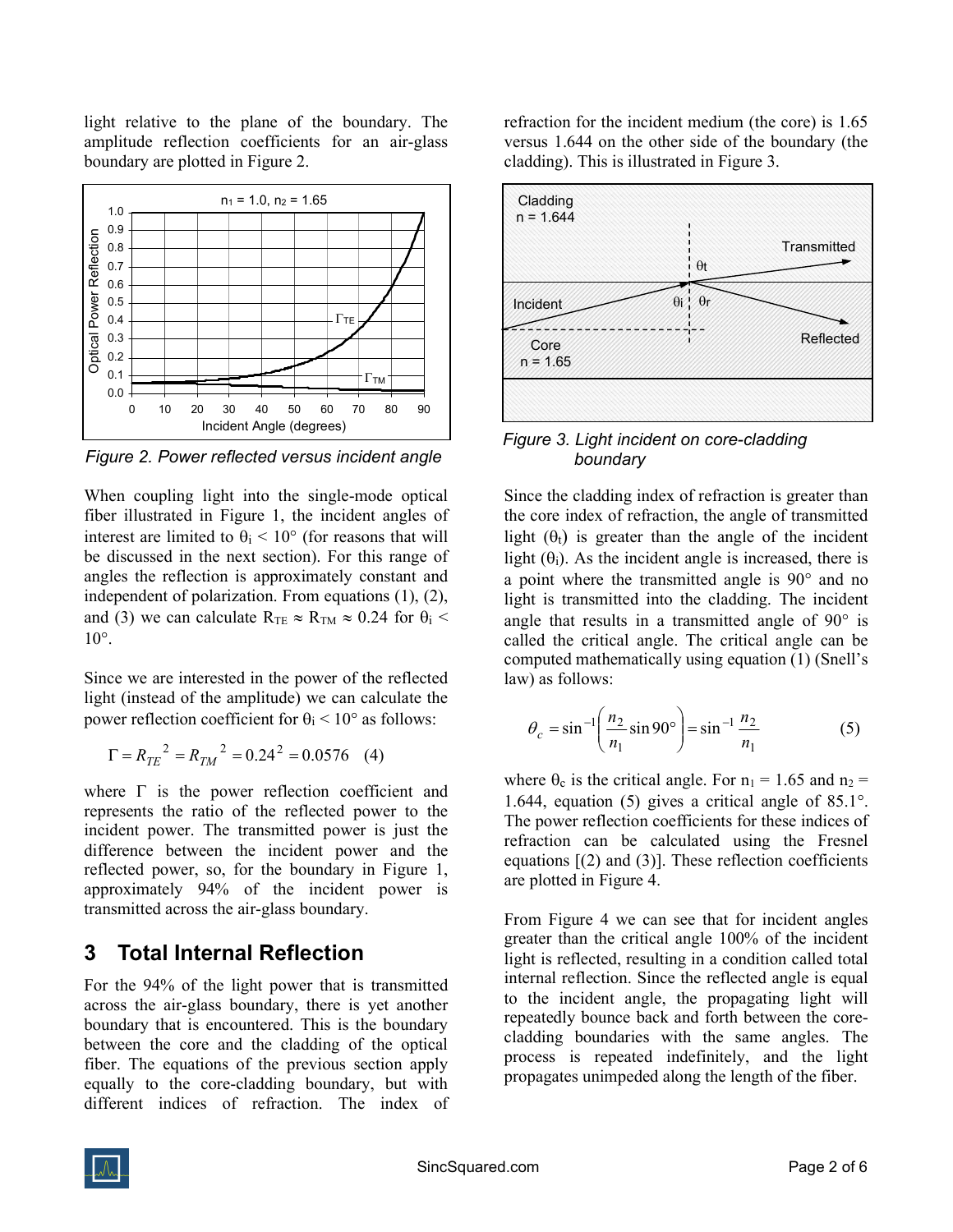

Figure 4. Power reflected versus incident angle

For incident angles less than the critical angle, some of the light is lost through transmission into the cladding and the rest is reflected back into the core of the fiber. The process is repeated, but each time the light hits the core-cladding boundary a fraction of the power is lost. Thus, for incident angles less than the critical angle, light propagates only a short distance in the core before it is totally lost to the cladding.

When coupling light into the optical fiber, we are generally interested only in the light that propagates, i.e. light that strikes the core-cladding boundary at an angle greater than the critical angle. Working back to the air-glass boundary, we see that the angle of the light entering the glass relative to the normal at the boundary (i.e., the angle labeled  $\theta_t$  in Figure 1), must be less than 90 $\degree$  -  $\theta_c$  for total internal reflection. Application of Snell's law to this condition yields the following equation for the acceptance angle of the fiber:

$$
\theta_A = \sin^{-1}[n_{core} \sin(90^\circ - \theta_c)] \tag{6}
$$

Using this equation for the example fiber gives an acceptance angle of  $8.1^\circ$ . (Note that the numerical aperture (NA) of the fiber is equivalent to the acceptance angle in units of radians.) An acceptance angle of  $8.1^\circ$  means that light striking the air-glass boundary at the core of the fiber will only propagate if the angle of incidence is less than  $8.1^\circ$  (0.14) radians).

## 4 Angular Divergence of the Laser Diode Output Power

In order to determine how much of the light output power from a laser diode will couple into the optical fiber, we need to know the angular divergence of its output power. This can be determined from the dimensions of the output aperture of the laser through the use of Fresnel/Fraunhofer diffraction theory<sup>1</sup> and Fourier optics<sup>2</sup>.

For typical laser diodes, the active region (resonant cavity) has dimensions of  $100-400 \mu m$  in length, 10- $20\mu m$  in width, and  $0.1$ - $0.3\mu m$  in height<sup>3,4</sup>. For example purposes, we will assume the output aperture is  $10\mu m$  wide (in the horizontal or xdimension) and  $0.2\mu m$  high (in the vertical or ydimension).

Fraunhofer diffraction theory is based on specific approximations that result in a convenient Fourier transform technique for determining the effect of an aperture on a beam of light. The Fraunhofer approximation becomes increasingly valid<sup>1</sup> as the distance from the aperture becomes greater than five to ten times the square of the maximum radius of the aperture divided by the wavelength (this is called the Fraunhofer distance). To use this technique we compute the product of the output aperture and the spatial intensity distribution of the light beam just inside the aperture. We then take the Fourier transform of the product and square the result<sup>5</sup>. This procedure can be written mathematically as:

$$
P(f_x, f_y) = |FT\left[a(x, y) \times b(x, y)\right]|^2 \tag{7}
$$

where,  $P(f_x, f_y)$  is the angular distribution of the output power as a function of the spatial frequencies  $f_x$  and  $f_y$ , FT[ ] signifies the Fourier transform,  $a(x,y)$ is the aperture function, and  $b(x,y)$  is the spatial intensity distribution of the light beam.

The light output of a laser can be modeled as a Gaussian beam. For a Gaussian beam, the angular intensity profile can be represented by the Gaussian function  $exp[-\pi(x/w_x)^2]exp[-\pi(y/w_y)^2]$ , where w represents the aperture width in the x and y dimensions. This function has two unique properties: it's Fourier transform is also a Gaussian function; and a Gaussian beam maintains the same angular intensity profile in the Fresnel and Fraunhofer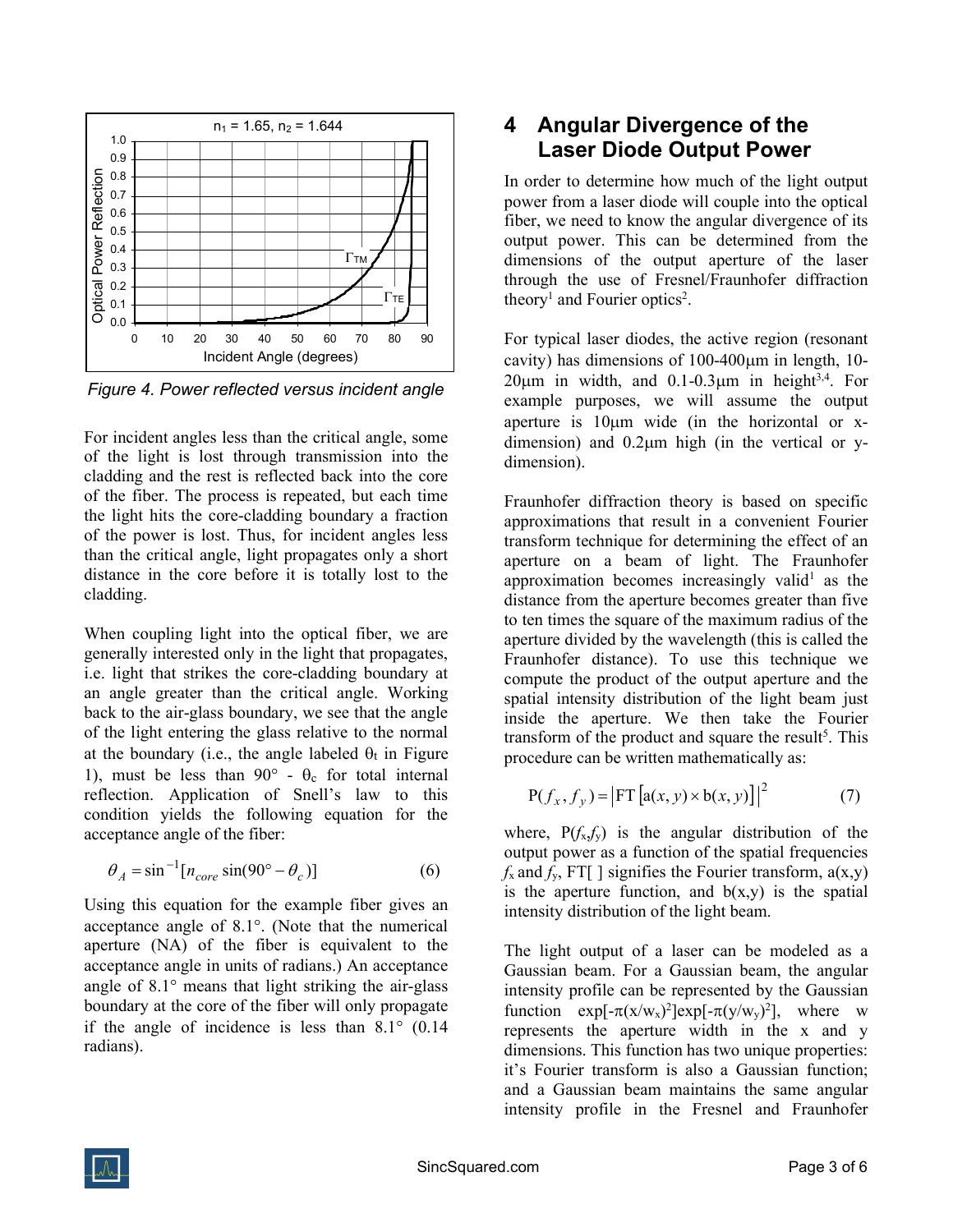regions (near and far field)<sup>1</sup>. Using the properties of the Gaussian beam output of the laser diode along with equation (7), we can calculate the angular intensity profiles of the laser output power in the xaxis and y-axis.

Figures 5 and 6 are plots of the laser diode output power as a function of the divergence angle. These figures were generated using the Fourier transform technique described above. The mathematical derivation of these figures is detailed in the appendix at the end of this application note. The key point to observe is the inverse relationship between the angular divergence and the aperture dimensions. For example, the larger horizontal dimension results in a tighter angular intensity profile (Figure 5) while the smaller vertical dimension results in a wider angular intensity profile (Figure 6).



Figure 5. Gaussian angular intensity profile – horizontal dimension (x-axis)



Figure 6. Gaussian angular intensity profile – vertical dimension (y-axis)

Recalling that the acceptance angle for the example optical fiber is  $8.1^\circ$ , we can see from Figures 5 and 6 that a butt-coupled optical fiber will accept most of the laser output power in the horizontal direction, but only a fraction of the power in the vertical dimension. We can calculate a reasonable estimate of the output power that will be accepted, by integrating the two angular intensity patterns over the range of acceptance angles and computing the product of the results, i.e.

$$
P_A \approx \int_{-\theta_A}^{\theta_A} I_x(\theta_x) d\theta_x \times \int_{-\theta_A}^{\theta_A} I_y(\theta_y) d\theta_y \tag{8}
$$

where  $P_A$  is the accepted power and  $I(\theta)$  represents the angular intensity pattern. Application of equation (8) to the angular intensity patterns of Figures 5 and 6 (using numerical integration methods) results in  $P_A$  $\approx$  31% of the total output power.

#### 5 Total Butt Coupling Losses

For the example analysis of this application note, we have calculated a reflection loss of 5.8% and an acceptance angle loss of 69%. Combining these losses, we can calculate the total fiber coupled power as  $(1 - 0.0576)(1 - 0.69) = 29%$  of the total laser output power.

In addition to the reflection and acceptance angle losses, there are a number of other possible losses that have not been addressed. These include losses due to: (1) imperfect cleaving of the optical fiber, (2) misalignment of the optical fiber, (3) laser output aperture dimensions larger than the fiber core (mismatch loss), and (4) intentional angling of the face of the optical fiber to reduce back reflections into the laser diode. All of these losses typically occur to some extent with butt coupling and will therefore reduce the fiber-coupled power beyond the figure calculated above. For example, some references report practical butt coupling efficiencies as low as  $10\%$  <sup>6</sup>.

### 6 Conclusions

We have demonstrated through analysis that the typical efficiency of butt coupling will be less than 29%. Clearly it is desirable to improve on this figure. There are many techniques that can be used to realize an improvement, including: (1) antireflection coatings and/or index matching gels to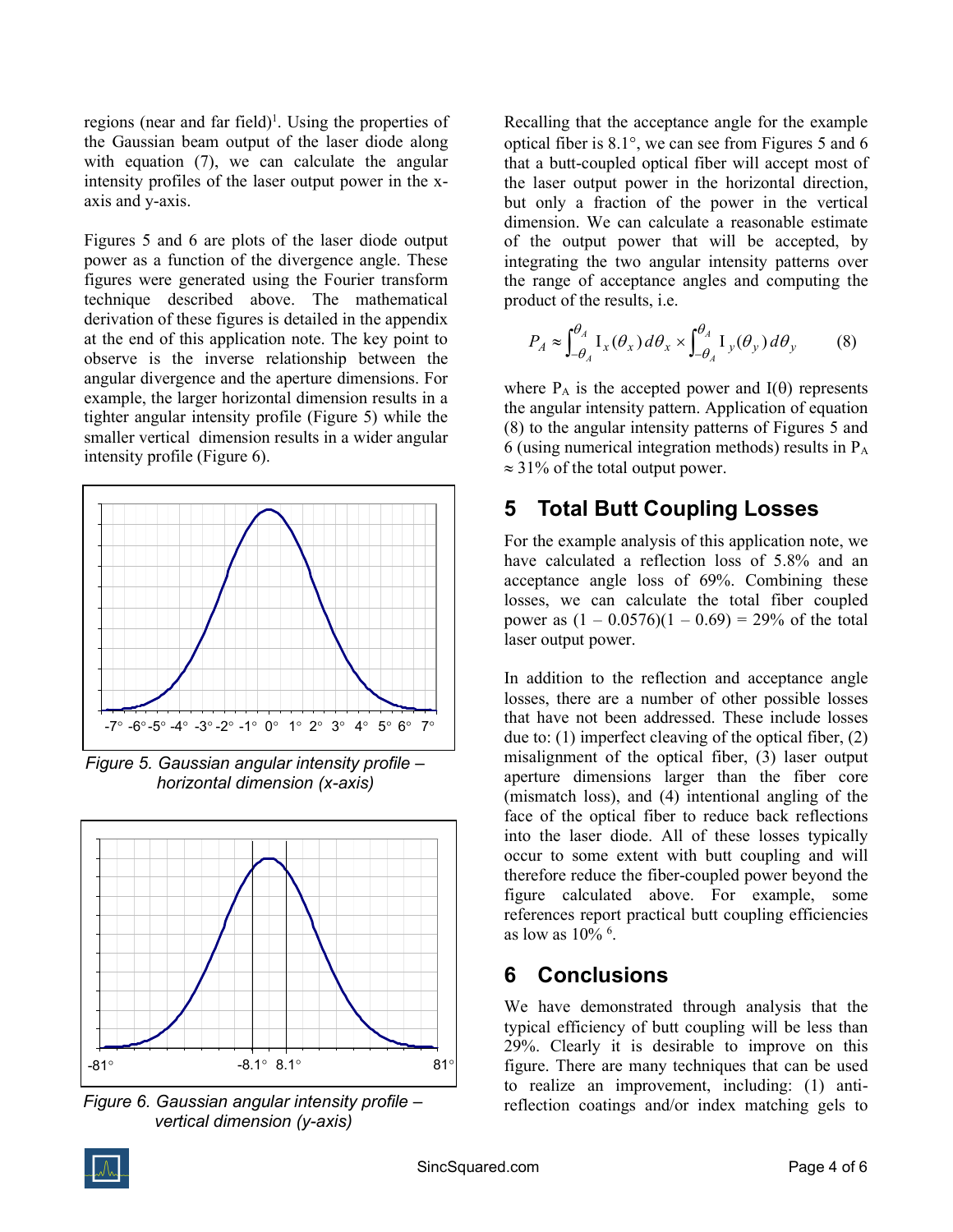reduce reflection losses, (2) improved alignment techniques, (3) lensed optical fibers, where the end of the fiber is specially shaped to improve the acceptance angle, and (4) lens systems that reshape the laser output for a better match to the fiber core. Using these and other techniques, coupling efficiencies as high as  $87%$  have been reported  $7$ . Unfortunately these techniques can be complicated and expensive. Economical assembly to support competitive pricing may rule out all but the simplest methods. Thus, in many cases, butt coupling may be the only feasible method.

#### Appendix: Mathematical Details for Calculating the Angular Divergence of the Laser Output Power

For the maximum radius of the example aperture  $(5 \mu m)$  and a wavelength of 1.31 $\mu$ m, the Fraunhofer distance is approximately 95 to 190um. This means that equation (7) begins to be a good approximation at a distance of 95 km, and becomes a very accurate approximation for distances greater than 190 $\mu$ m. In practical butt coupling configurations, the cleaved end of the optical fiber is placed as close as possible to the output aperture of the laser diode, which is typically 10 to 20m. Even though the distance between the aperture and the fiber does not meet the criteria for the Fraunhofer approximation, the criteria will be met after the light propagates a short distance down the fiber. Also, if we assume the laser output is a Gaussian beam then the Fraunhofer distance is irrelevant, since a Gaussian beam has the unique property that it maintains the same shape at all propagation distances<sup>1</sup>. Thus, for practical purposes, we can assume that equation (7) is valid for a butt-coupled fiber.

We can write an expression for the two dimensional output aperture function in terms of the rectangular function  $rect(x/w)$ . This function has been defined to have a value of zero for  $|x/w| > 0.5$ , 0.5 for  $|x/w| =$ 0.5, and 1 for  $|x/w|$  < 0.5. We apply this function to the aperture by letting zero represent no light transmission and one represent full light transmission. Note that the rect $(x/w)$  function is centered at  $x = 0$  and it's width is equal to w. Using this function, we can write the following expression for the output aperture:

$$
a(x, y) = rect\left(\frac{x\lambda d}{10\mu m}\right) rect\left(\frac{y\lambda d}{0.2\mu m}\right)
$$
 (9)

where  $\lambda$  is the wavelength of the light and d is the distance from the aperture.

The spatial distribution of the emitted laser light depends on the geometry of the resonator and on the shape of the active medium. If we assume that the mirrors at the ends of the resonant cavity are planar and perfectly parallel, then the laser output can be modeled as a plane wave, which we can express as  $b(x,y) = 1$ . Because of the difficulty in achieving sufficient alignment accuracy with planar mirrors, many laser designs use spherical mirrors. In this case, the laser output takes the form of a Gaussian beam<sup>8</sup>, which we can express as  $b(x,y)$  = Gauss(x/w<sub>x</sub>,y/w<sub>y</sub>) = exp[- $\pi$ (x/w<sub>x</sub>)<sup>2</sup>]exp[- $\pi$ (y/w<sub>y</sub>)<sup>2</sup>]. Regardless of whether we model the laser output as a plane wave or a Gaussian beam, the calculated angular divergence of the output power resulting from equation (7) will be approximately the same in the region of interest for the fiber coupling analysis. To illustrate this point, we will use equation (7) to calculate the result for both a plane wave and a Gaussian beam output.

For a plane wave, equation (7) can be solved as follows:

$$
P(f_x, f_y) = \left| FT \left[ 1 \times rect \left( \frac{x \lambda d}{10} \right) rect \left( \frac{y \lambda d}{0.2} \right) \right] \right|^2
$$

$$
= \frac{10}{\lambda d} sinc^2 \left( \frac{10 f_x}{\lambda d} \right) \times \frac{0.2}{\lambda d} sinc^2 \left( \frac{0.2 f_y}{\lambda d} \right) \quad (10)
$$

where sinc(f) is defined as  $sin(\pi f)/\pi f$ .